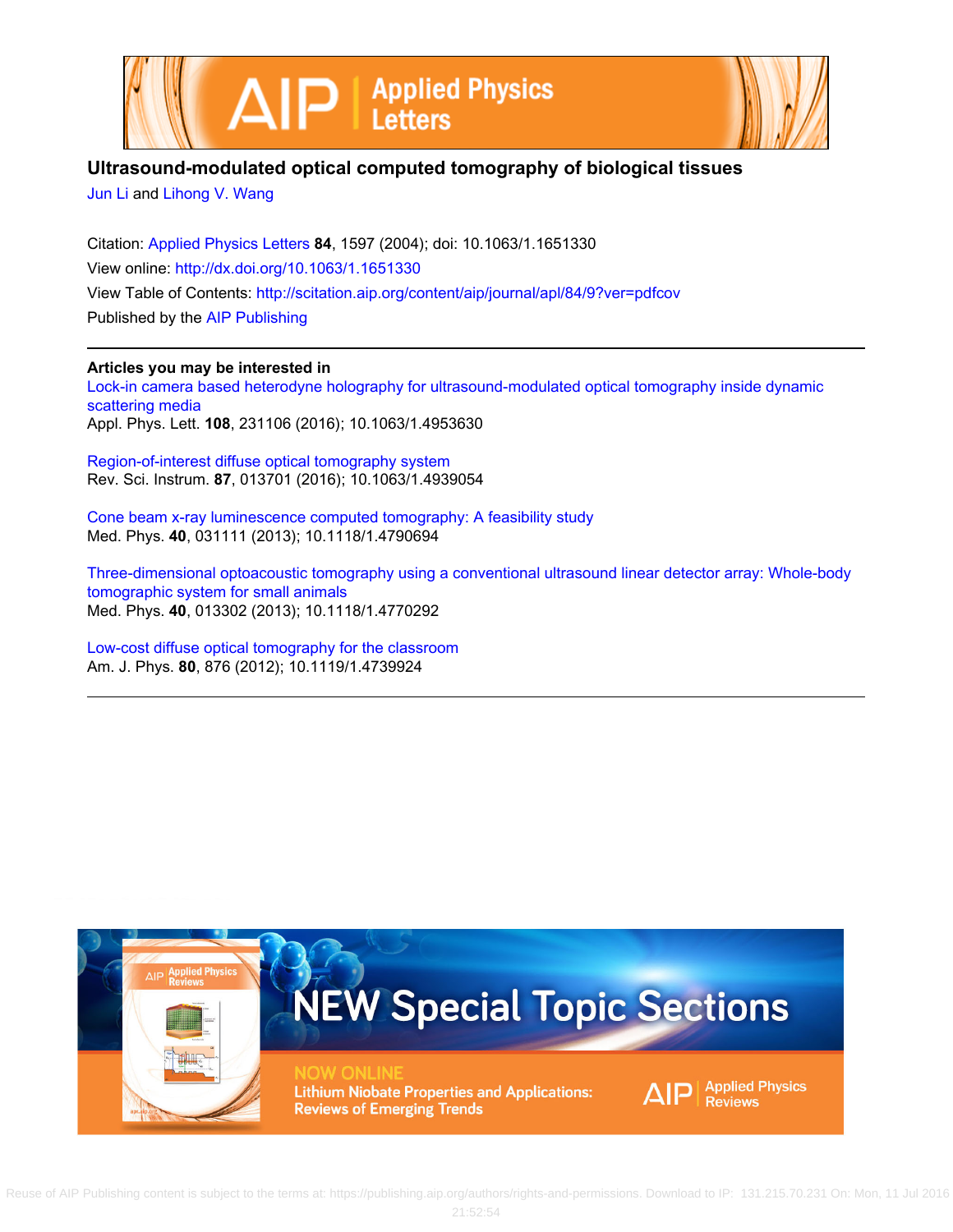## **Ultrasound-modulated optical computed tomography of biological tissues**

Jun Li and Lihong V. Wang<sup>a)</sup>

*Optical Imaging Laboratory, Department of Biomedical Engineering, Texas A&M University, College Station, Texas 77843-3120*

(Received 12 August 2003; accepted 31 December 2003)

An optical imaging technique called ultrasound-modulated optical computed tomography is demonstrated for tomographic imaging of biological tissues. Ultrasound-modulated optical signals are extracted from scattered light to provide projection data for the image reconstruction. A filtered back-projection algorithm is implemented to reconstruct an image reflecting optical tissue properties from angular and linear scans of an ultrasonic beam across a sample. This reconstruction-based imaging technique provides a way to obtain images of cross sections containing the scanned ultrasonic axis in biological tissues, which enables three-dimensional ultrasound-modulated optical imaging. The technique combines the contrast advantage of optical waves and the resolution advantage of ultrasonic waves. © 2004 American Institute of Physics. [DOI: 10.1063/1.1651330]

Taking advantage of optical contrast and ultrasonic resolution, ultrasound-modulated optical tomography $1-5$  is an attractive technique in the biomedical optical imaging field. In this technique, an ultrasonic beam is focused into biological tissue to modulate the coherent light crossing over the ultrasonic beam in the tissue. Because ultrasound is scattered much less than light in biological tissue, it can provide good spatial information for imaging in the optical diffusion regime. By detecting the ultrasound-modulated light, the optical properties related to the ultrasound location inside the tissue can be derived. Poor optical resolution, resulting from strong optical scattering of biological tissues, is avoided. By scanning a sample or an ultrasonic beam, one-  $(1D)$  or twodimensional  $(2D)$  images of a cross section perpendicular to the ultrasonic axis can be obtained directly. To obtain an image of a cross section containing the ultrasonic axis, Leveque-Fort<sup>6</sup> reported scanning an ultrasonic beam axially; however, the resolution was poor because the axial dimension of the ultrasonic focal zone was quite long. Wang *et al.*<sup>7</sup> and Yao *et al.*<sup>8</sup> developed a technique called frequencyswept ultrasound-modulated optical tomography and achieved controllable spatial resolution along the ultrasonic axis, in which however a tradeoff exists between the resolution and the signal intensity.8 Current studies in the field are focusing on developing imaging techniques $9$  for obtaining the cross-section images as well as three-dimensional images. So far, no reconstruction algorithms have been employed in ultrasound-modulated optical tomography.

In this letter, we report a reconstruction-based imaging technique, ultrasound-modulated optical computed tomography (UMOCT), for cross-sectional imaging, with which three-dimensional images can be obtained. The technique was developed with inspiration from x-ray computed tomography  $(CT)$ . In x-ray CT, through multiple linear and angular scans around a sample carried out with an x-ray sourcedetector pair, a cross-sectional image of the sample is reconstructed from the detected x-ray intensities, which reflect the attenuation properties along the x-ray paths in the sample. In ultrasound-modulated optical tomography, ultrasoundmodulated optical signals are generated in the volume that is occupied by the ultrasonic beam in the sample. Intensities of the ultrasound-modulated optical signals reflect the optical properties (optical absorption and scattering) in this volume. Motivated by the analogy with x-ray CT, we developed the UMOCT in which an ultrasonic beam was scanned linearly and angularly around a sample and a filtered back-projection algorithm was applied to reconstruct images of cross sections formed by the scanned ultrasonic axis. It should be noted that, in UMOCT, the scanning beam was an ultrasonic beam, and the signals to be detected were optical signals.

Figure  $1(a)$  shows a schematic of the experimental setup. A laboratory coordinate system is shown to describe the sample in its original orientation. The optical axis was along the *y* axis, and the ultrasonic axis was along the *z* axis. A laser beam of 690 nm in wavelength and 11 mW in power from a diode laser (Melles Griot, 56IMS667) was expanded to 20 mm in diameter to illuminate the sample perpendicularly. The resulting power density was much lower than the safety limit ( $\sim 200 \text{ mW/cm}^2$ ).<sup>10</sup> The coherence length of the laser was  $\sim$ 6 cm when it was modulated at 1 MHz. Ultrasonic waves, generated by a focused ultrasonic transducer (UltranLab, VHP100-1-R38) with a 38 mm focal length in water and a 1-MHz central response frequency, were coupled into the tissue sample through water in which



FIG. 1. Schematics of (a) the experimental configuration and (b) a cross section of a sample with coordinates considered in the reconstruction.

a)Author to whom correspondence should be addressed; electronic mail: lwang@tamu.edu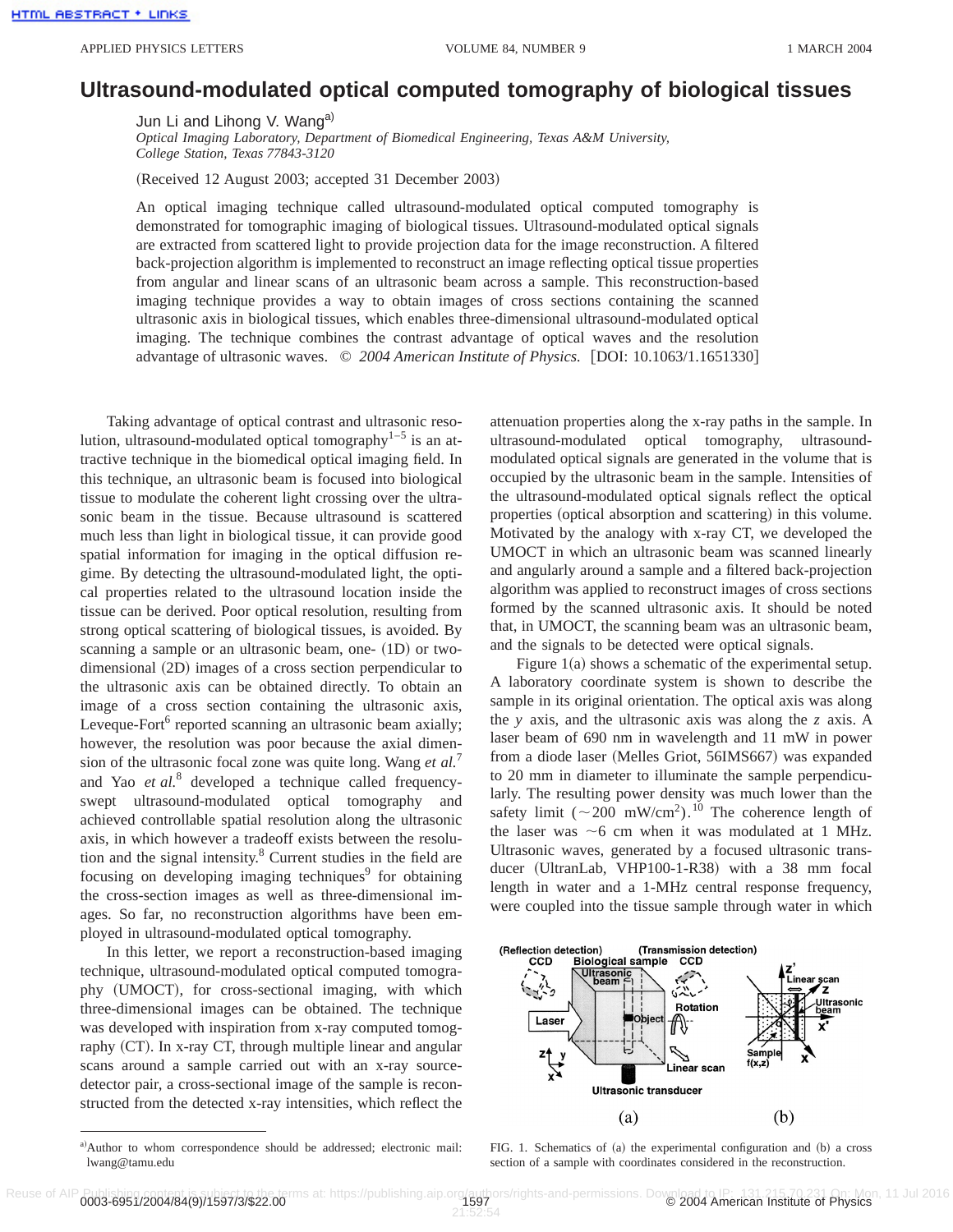the sample was partially immersed. The focal zone of the ultrasonic waves was 2 mm in diameter and 20 mm in length, in which the peak pressure was  $\sim 10^5$  Pa. Speckle patterns generated by the scattered light from the tissue were detected by a  $12$ -bit digital charge-coupled device  $(CCD)$ camera (Dalsa, CA-D1-0256T) with  $256\times256$  pixels. Then, ultrasound-modulated optical signals were extracted from the speckle patterns by the use of parallel speckle detection.<sup>5</sup>

An experiment with a transmission-detection configuration, in which the CCD camera and the incident laser beam were on opposite sides of the sample, as well an experiment with a reflection-detection configuration, in which the CCD camera and the incident laser beam were on the same side of the sample, were carried out. The UMOCT required relative linear and angular scans between the sample and the ultrasound. In the experiment, the position of the ultrasonic transducer was fixed. A sample holder was made to allow the sample to be rotated around the *y* axis by a rotational stage and to be linearly scanned along the *x* axis by a stepper motor. Figure  $1(b)$  shows a cross section of the sample on the *xz* plane, which has been rotated around the *y* axis by an angle  $\phi$  from its original orientation. A new coordinate system  $(x'y'z')$  is set with the *z'* axis parallel to the ultrasonic beam. In the figure, the ultrasonic beam is located at a distance  $x<sup>3</sup>$  from the origin.

The detected ultrasound-modulated optical signal can be expressed as an integration of the signal coming from each segment along the *z'* axis ( $z' - \delta z'/2$ ,  $z' + \delta z'/2$ ) in the ultrasonic column:

$$
s(\phi, x') = \int s_{\phi, x'}(z') dz', \qquad (1)
$$

which is a Radon transform. The integrand can be expressed as  $s_{\phi,x'}(z') = C_1 Q_{\phi,x'}(z') m_{\phi,x'}(z') G_{\phi,x'}(z')$ , where  $C_1$  is a constant;  $Q_{\phi,x'}(z')$  represents the photon density in the segment centered at  $z'$ , determined by the photon transport from the laser source to this segment;  $m_{\phi, x'}(z')$  is the depth of ultrasonic modulation related to the optical properties at  $z^{\prime}$  in the ultrasonic column; and  $G_{\phi,x^{\prime}}(z^{\prime})$  represents the Green's function describing the transport of the ultrasoundmodulated photons from this segment to the detector. In the diffusion regime,  $Q_{\phi,x'}(z')$  and  $G_{\phi,x'}(z')$  have a weak dependence on  $z'$ .

The signals detected at multiple projection angles are used as the projection data for the reconstruction of an image reflecting the optical properties of the sample, where a filtered back-projection algorithm is applied. The reconstructed image of the sample is expressed as

$$
\hat{f}(x,z) = \int_0^{\pi} \int_{-\infty}^{\infty} S(\phi,\omega) |\omega| \exp(i\omega x') d\omega d\phi, \tag{2}
$$

where  $\omega$  is the spatial frequency in the x' direction and *S*( $\phi, \omega$ ) is the Fourier transform of the signal *s*( $\phi, x'$ ). A Ram–Lak filter  $|\omega|$  is used in the processing. The reconstructed values represent the relative intensities of the ultrasound-modulated optical signals. The lower intensities reflect higher attenuation in the sample and vice versa.

In the experiment, the step size of the linear scan along the  $x<sup>1</sup>$  axis was 1.2 mm, and the increment of the angular scan was 5°. The signal-to-noise ratios in the measurement 21:52:54



FIG. 2. Experimental result in the transmission-detection configuration: (a) Photograph of a cross section on the *xz* plane located in the middle of a 14-mm-thick chicken-breast-tissue sample, in which an object made from blood vessel was buried; (b) reconstructed 2D image.

were  $\sim$  2. To avoid the influence of acoustic heterogeneity on the ultrasound-modulated optical signal, we used allbiological-tissue samples: optically absorbent objects buried in background biological tissue were biological tissues as well. Both the objects and the background tissue had similar acoustic impedance. We first examined the technique in the transmission-detection configuration. To demonstrate that the technique depends on diffuse light, we placed the CCD camera at an angle of 25° with respect to the optical axis to eliminate any contribution from ballistic photons. Figure  $2(a)$ shows a photograph of a cross section of a chicken-breasttissue sample on the *xz* plane. A piece of chicken blood vessel, which had a size of  $\sim 8 \times 3$  mm<sup>2</sup> on the *xz* plane and  $\sim$ 2 mm in the *y* direction, was buried in the middle of a 14-mm-thick sample. Figure  $2(b)$  shows the reconstructed image, in which the buried object is clearly seen. The size and the orientation of the object in the image are in good agreement with the actual ones.

The technique was also examined in the reflectiondetection configuration. A chicken-breast-tissue sample was used, in which an object made from turkey muscle was buried  $\sim$ 9 mm deep in the *y* direction. The size of the object on the *xz* plane was  $\sim$ 4×3 mm<sup>2</sup>. Figure 3(a) shows a photograph of the imaged cross section of the sample, and Fig.  $3(b)$  shows the reconstructed image. The object is clearly visible in the image and its size matches the actual size quite well. The reconstructed image was low-pass filtered. We evaluate the image resolution roughly with the width of the 10%–90% signal–intensity transition at the edge of the object. The width is  $\sim$ 2 mm, which indicates that the resolution in UMOCT is determined by the diameter of the ultrasonic



FIG. 3. Experimental result in the reflection-detection configuration:  $(a)$ Photograph of a cross section on the  $xz$  plane located  $\sim$ 9 mm deep in a Reuse of AIP Publishing content is subject to the terms at https://publishing.ap.org/autibishing.ap.org/autibishing.ap.org/autibishing.ap.org/autibishing.ap.org/autibishing.ap.org/autibishing.ap.org/autibishing.ap.org/auti was buried; (b) reconstructed 2D image.